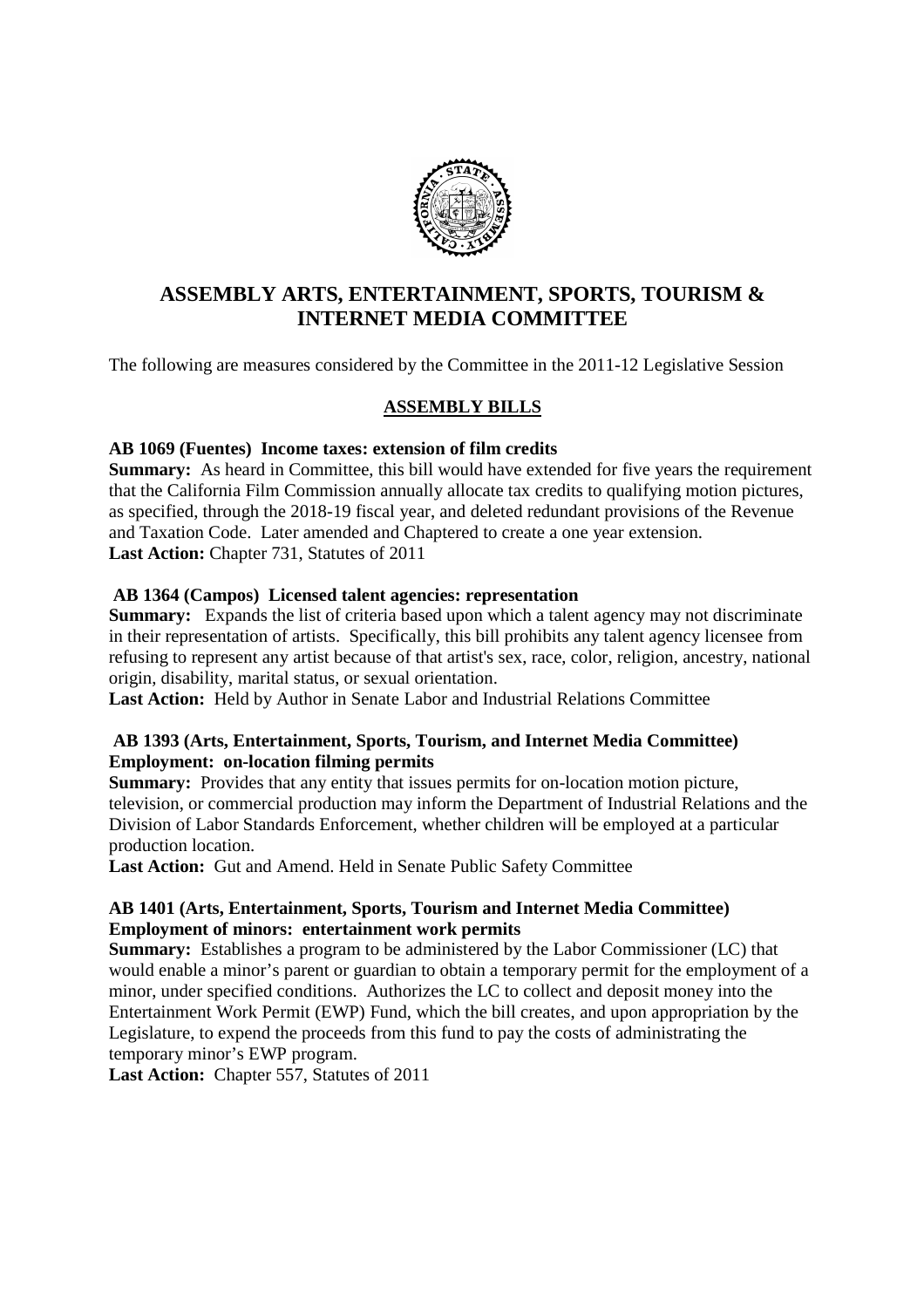### **AB 1660 (Campos) Representation of minors; permits.**

**Summary:** Prohibits a person, subject to specified exceptions, from representing or providing services to artists that are under the age of 18 unless he or she submits to the Labor Commissioner an application for a Child Performers Services Permit (Permit) and has received the Permit after verification the applicant is not a registered sex offender. **Last Action:** Chapter 634, Statutes of 2012

### **AB 2026 (Fuentes) Income taxes: Extension of film credits**

**Summary:** As heard in Committee, this bill would have extended for five years the requirement that the California Film Commission annually allocate tax credits to qualifying motion pictures, as specified, through the 2019-20 fiscal year. Later amended and Chaptered to create a two year extension.

**Last Action:** Chapter 841, Statutes of 2012

### **AB 2095 (Arts, Entertainment, Sports, Tourism & Internet Media Committee) Physical education: California Interscholastic Federation: report.**

**Summary:** Requires the California Interscholastic Federation (CIF), when it reports to the Legislature and the Governor on its evaluation and accountability activities, to transmit an electronic copy of the report to specified policy committees of the Legislature. Last Action: Gut and Amend. Held on Assembly -Inactive

### **AB 2100 (Alejo) Athletes: Mixed Martial Arts Fighters**

**Summary:** Requires that the California State Athletic Commission, (CSAC) in consultation with the Association of Boxing Commissioners, to establish and enforce a professional code of conduct, as specified, and that persons seeking payment as promoters must make specified disclosures to the CSAC prior to being compensated.

**Last Action:** Held in Assembly Appropriations Committee

### **AB 2396 (Arts, Entertainment, Sports, Tourism & Internet Media Committee) Limitation on employment of infants: entertainment industry**

**Summary:** Clarifies that prior to obtaining a temporary work permit for infants a medical certification from a doctor must first be obtained and verified, in addition makes technical clean-up changes.

**Last Action:** Chapter 239, Statutes of 2012

# **AB 2464 (Gatto) Stadium and Arena Security: Posting of security contact**

**Summary:** Requires owners of professional sports facilities to post notices of emergency contact information, as specified.

**Last Action:** Chapter 261, Statutes of 2012

### **ACR 25 (Campos) Arts Education Month**

**Summary:** Proclaims March 2011 to be Arts Education Month, encourages all elected officials to participate with their educational communities in celebrating the arts, and urges all residents to become interested in, and give full support to, quality school arts programs for children and youth.

### **Last Action: Resolution Chapter 12, Statutes of 2011**